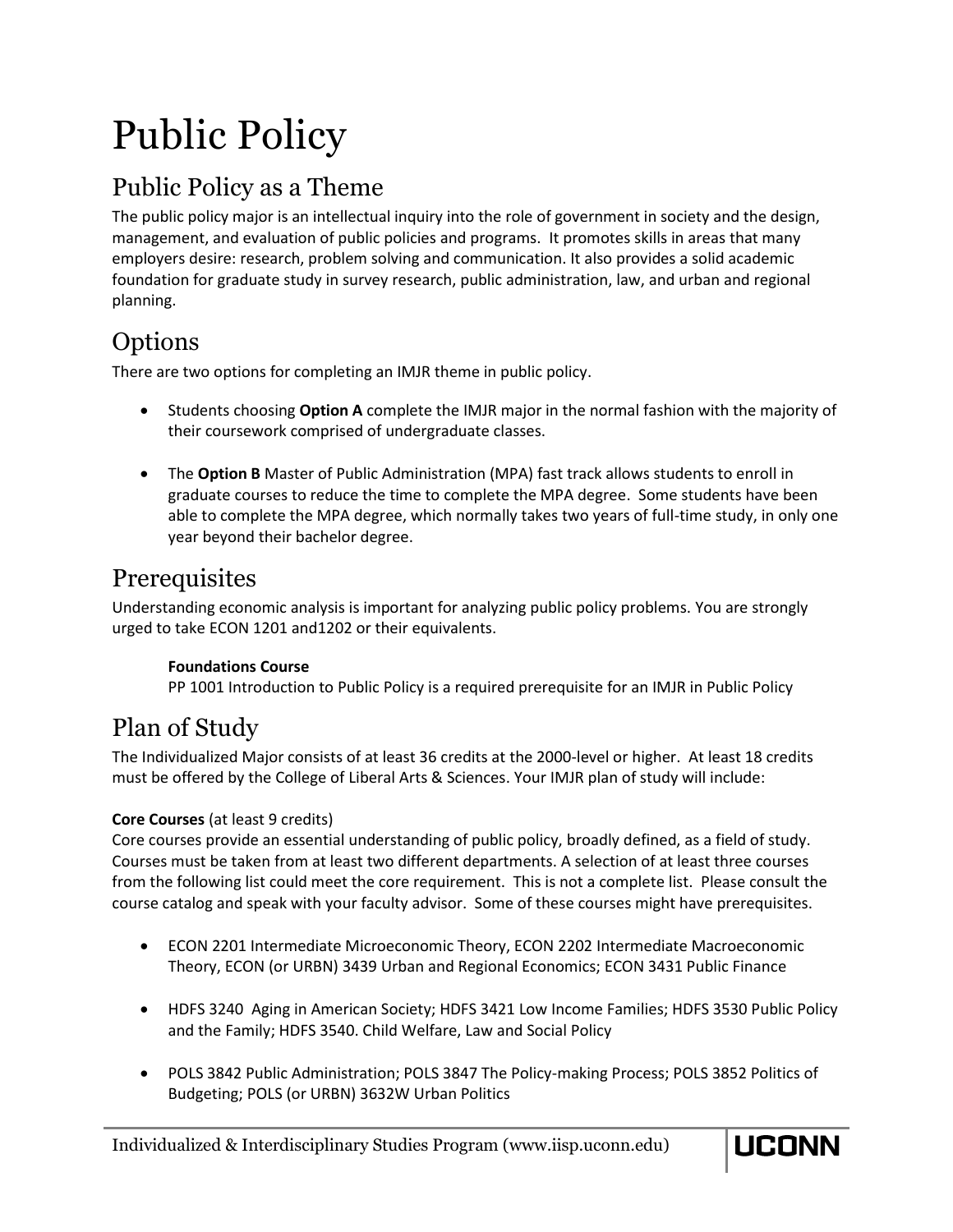- PP 3001 Public Policy; PP 3020 Cases in Public Policy; PP 3031 Public Administration in Theory and Practice; PP 3098 Public Policy Issues; PP 4034 Social Policy; PP 4095 Special Topics
- URBN (or GEOG) 3200 Urban Geography; URBN (or SOCI) 3275 Urban Sociology; URBN (or SOCI) 3276 Urban Problems; URBN (or HIST) 3541 The History of Urban America

#### **Research Methods** (6 credits)

Research methods courses will introduce you to how knowledge is produced and evaluated in Public Policy.

- **Option A:** PP 2001 Survey Research Methods, PP 3010 Public Policy Research Methods I, PP 3011Q Public Policy Research Methods II, or equivalent research method course.
- **Option B:** PP 5370 Applied Research Design and PP 5376 Applied Quantitative Methods

#### **Area of Concentration** (15 credits)

Your area of concentration will depend on which option in Public Policy you are pursuing.

- **Option A:** 15 credits of thematically coherent courses chosen in consultation with your advisor. (Some courses for the concentration may be drawn from the list of courses that can satisfy core requirements.)
- **Option B:** Public Administration Concentration: PP 5375 Analytic Tools for Public Problems; PP 5342 Policy Analysis; PP 5364 Public Finance and Budgeting; PP 5365 Human Resource Management, plus 3 credits chosen in consultation with your advisor.

#### **Capstone** (3 credits)

Every individualized major must satisfy a Capstone requirement in the final year of the major. The capstone course also contributes to formal satisfaction of the University's writing-in-the-major requirement. Therefore, your plan of study must include UNIV 4600W Capstone course, UNIV 4697W Senior Thesis, or an acceptable alternative.

#### **Additional Writing Intensive Course** (3 credits)

The Individualized Major requires that you take two courses, totaling at least 6 credits, in which emphasizes writing relevant to the major. Your capstone course or thesis counts as one of these courses. Your second would be:

- **Option A:** PP 3020W Cases in Public Policy or equivalent writing course
- **Option B:** PP 5397 Introduction to Public Policy (this is the MPA Program's intensive writing course)